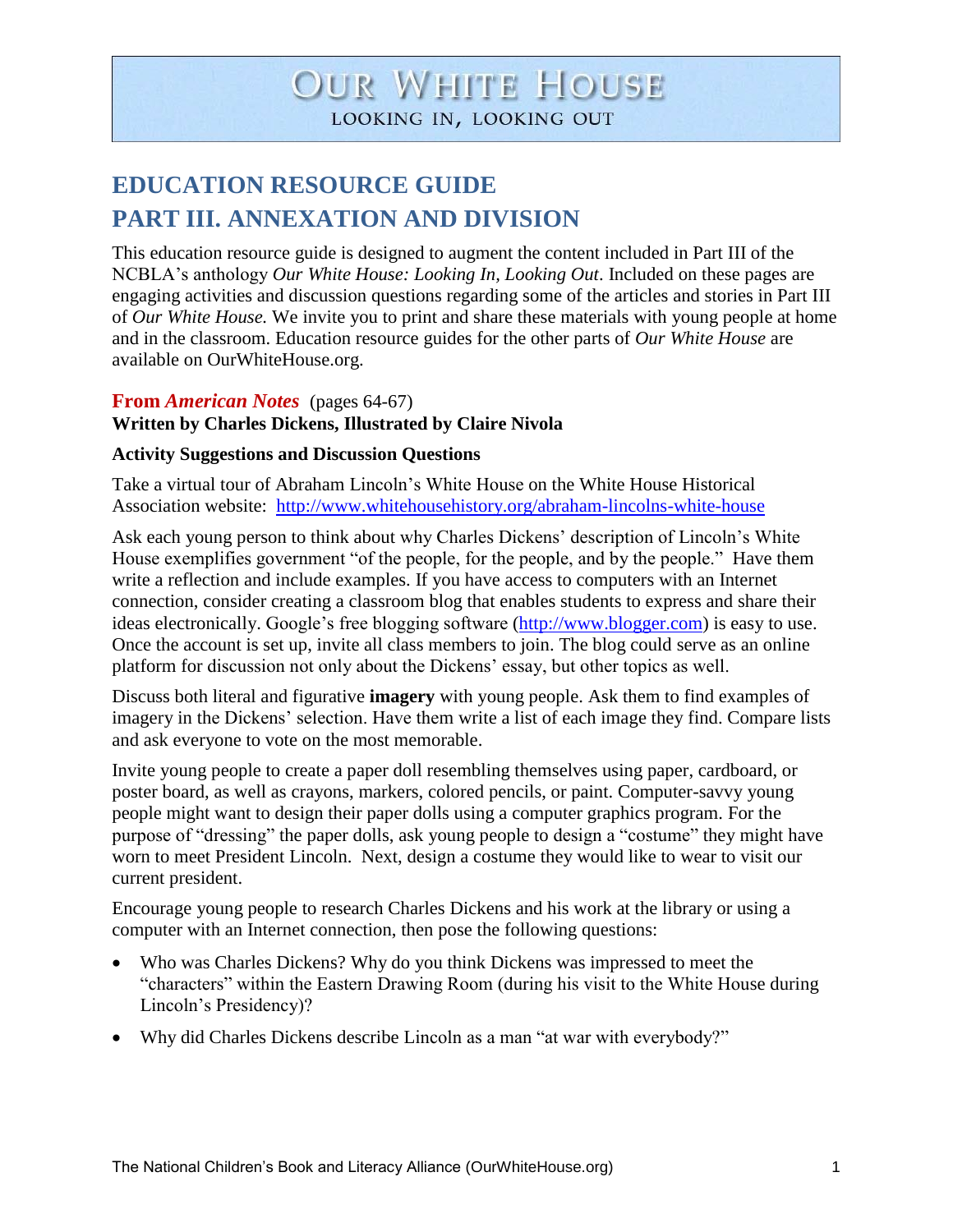## **Read and Learn MORE**

Learn about Lincoln's term in office on the White House website: <http://www.whitehouse.gov/about/presidents/abrahamlincoln>

Read about Abraham Lincoln in the "Presidential Fact Files:" <http://ourwhitehouse.org/abraham-lincoln-1861-1865/>

Read more about the "company of many grades and classes" found in the White House during President Lincoln's term in "High Spirits in the Lincoln White House" by Russell Freedman found in *Our White House: Looking In, Looking Out*.

Marvel at Claire Nivola's accompanying watercolor for "From *American Notes*" on page 65 of *Our White House: Looking In, Looking Out*.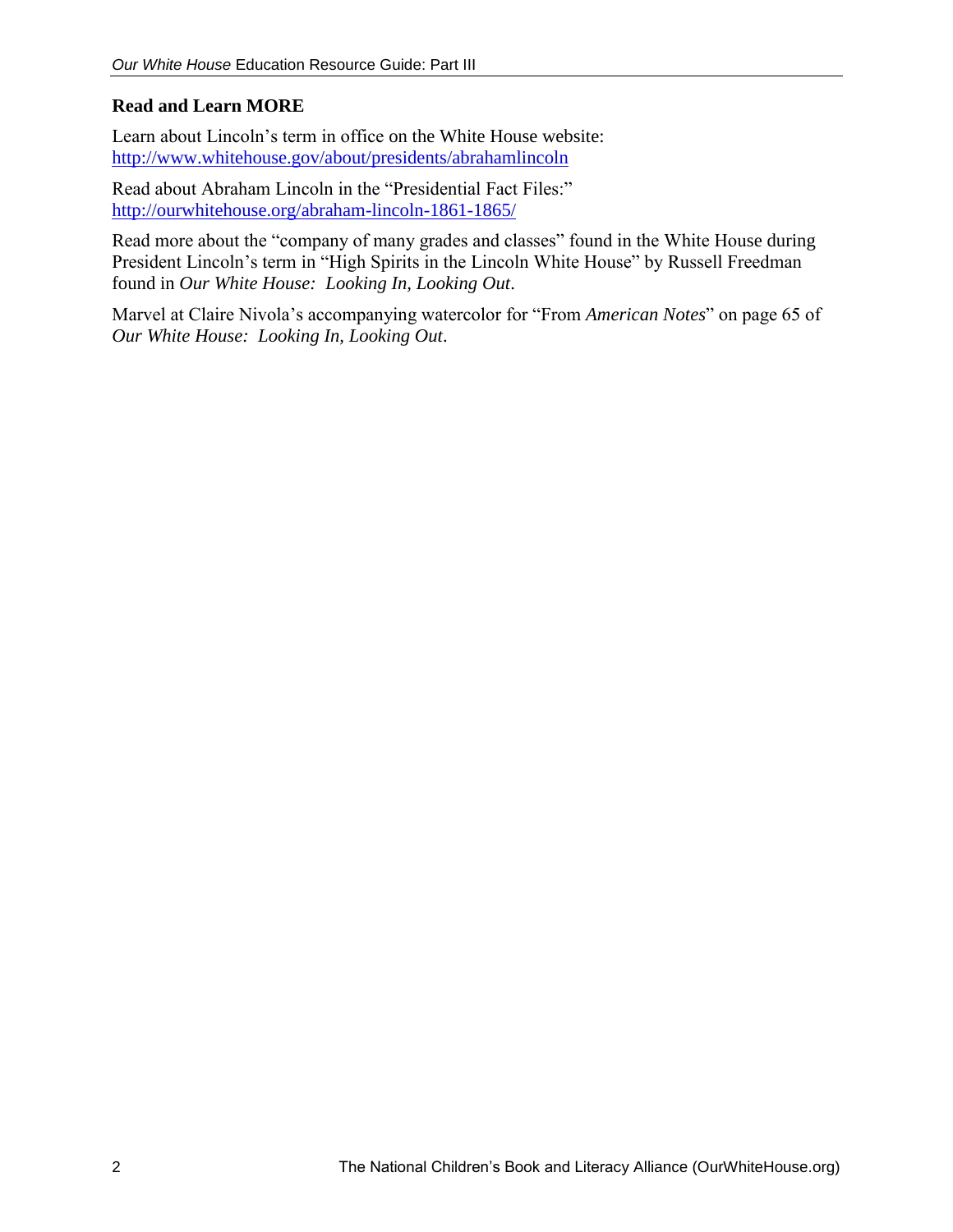## **Elizabeth Keckly, Seamstress to First Lady Mary Todd Lincoln, 1861-1865** (pages 70-73)

## **Written by Patricia C. and Fredrick L. McKissack, Illustrated by Leo and Diane Dillon**

## **Activity Suggestions and Discussion Questions**

Ask young people to watch the Smithsonian video "Preparing the Gowns for the First Ladies Exhibition" [\(http://www.youtube.com/watch?v=bb5m2a6aheM\)](http://www.youtube.com/watch?v=bb5m2a6aheM) and to read the National Museum of American History article "The First Ladies at the Smithsonian" [\(http://americanhistory.si.edu/first-ladies/first-ladies-fashions\)](http://americanhistory.si.edu/first-ladies/first-ladies-fashions). Discuss with your kids what they have learned and what they think about first ladies' fashions. For fun, ask young people to take the "Belles of the balls" quiz about inaugural gowns on the CNN Politics website [\(http://www.cnn.com/2009/POLITICS/01/12/quiz.ball.gowns/\)](http://www.cnn.com/2009/POLITICS/01/12/quiz.ball.gowns/).

Ask young people to put themselves in the shoes of Elizabeth Keckly and write a fictional, firstperson letter to Mary Todd Lincoln. What would they say to Mrs. Lincoln? One topic to consider would be to thank the first lady for helping with the "Contraband" Relief Association. Young people can research this topic in the History Matters article "Former Slave Elizabeth Keckley and the 'Contraband' of Washington, DC, 1862" [\(http://historymatters.gmu.edu/d/6223/\)](http://historymatters.gmu.edu/d/6223/).

Invite young people to research the occupation of fashion designer at the library or online. They might want to start with the "Fashion Designers" article on the Occupational Outlook Handbook website [\(http://www.bls.gov/ooh/arts-and-design/fashion-designers.htm\)](http://www.bls.gov/ooh/arts-and-design/fashion-designers.htm). Ask young people to list the pros and cons of entering this profession and to list the subjects a young person must study in order to become an excellent fashion designer.

Pose the following questions to young people:

- What are some of the "soft" relationship skills used by Elizabeth Keckly to calm Mrs. Lincoln's nerves? Can you think of times when a parent or teacher used soft relationship skills with you? Did you find it helpful?
- Why do you think presidential inaugural events are so important?

## **Read and Learn MORE**

Read about other dresses worn by first ladies in "On Looking Into Dresses Worn by the First Ladies of the White House" (Paper Doll Cut –outs) by Nancy Willard in *Our White House: Looking In, Looking Out.*

Find out about the sad parts of Mary Todd Lincoln's life in "Mary Todd Lincoln Speaks of Her Son's Death, 1862" by Paul B. Janeczko in *Our White House: Looking In, Looking Out*.

Read how Mary Todd Lincoln was the first presidential wife to be referred to as "First Lady" in "From White House Hostess to American Powerhouse: The Evolution of the First Lady's Title and Role" on OurWhiteHouse.org: [http://ourwhitehouse.org/from-white-house-hostess-to](http://ourwhitehouse.org/from-white-house-hostess-to-american-powerhouse/)[american-powerhouse/](http://ourwhitehouse.org/from-white-house-hostess-to-american-powerhouse/)

Admire the accompanying painting for "Elizabeth Keckly" by Leo and Diane Dillon on page 73 of *Our White House: Looking In, Looking Out*.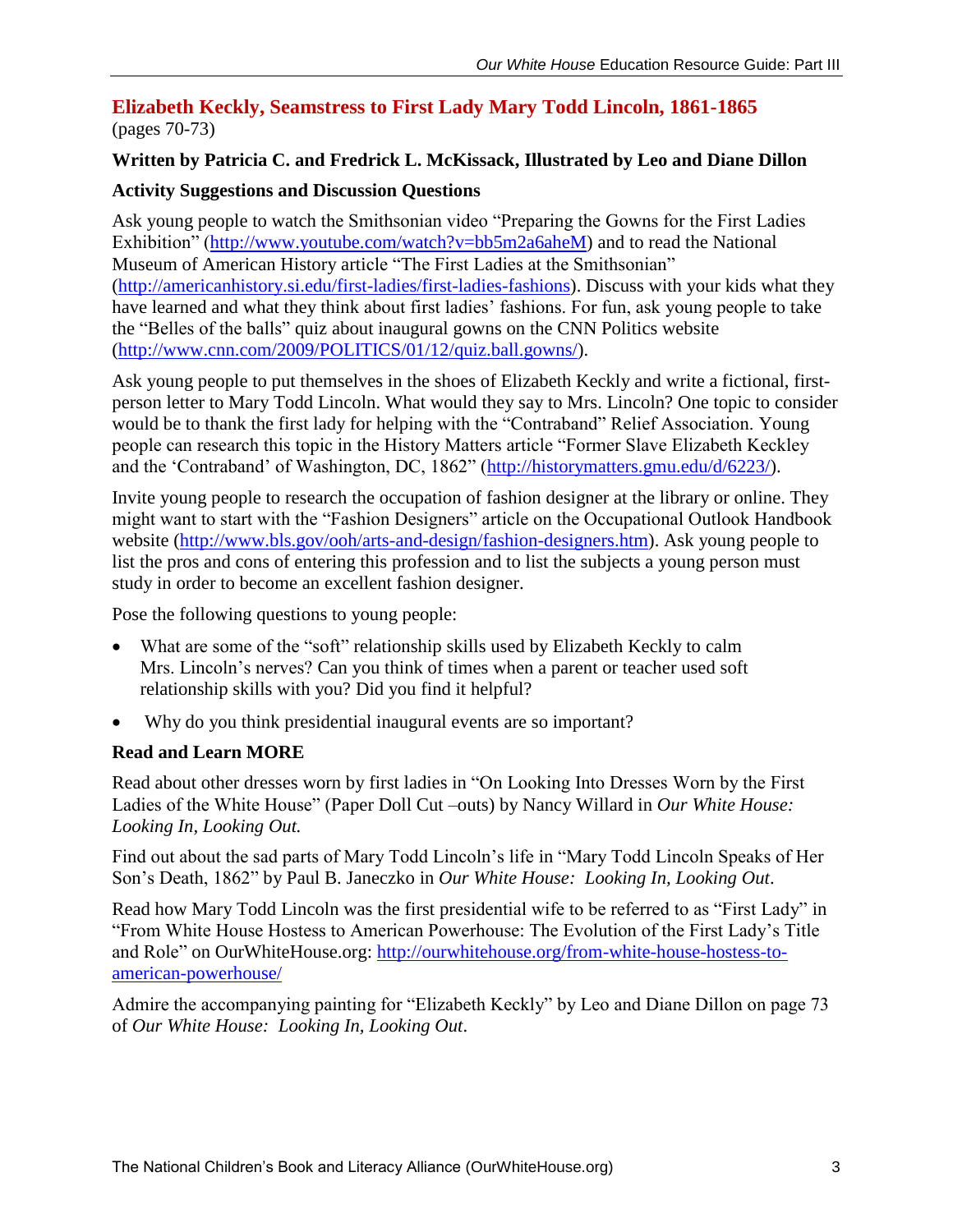## **High Spirits in the Lincoln White House** (pages 74-75)

## **by Russell Freedman**

## **Activity Suggestions and Discussion Questions**

Author Russell Freedman has written dozens of books about American history and historical figures. Invite young people to discover the works of Russell Freedman at your school or local library! Before you go, you might want to ask them to read some information about Freedman and his books online if you have access to a computer with an Internet connection. The [Scholastic website biography](http://www.scholastic.com/teachers/contributor/russell-freedman) is a good place to start. Ask kids to see what biographies and works of historical non-fiction Freedman has written and to discover what honors he has been awarded for his work. Together write a list of as many of Freedman's books as you can find, then hold a secret ballot to determine which book each young person would most like to read. Post the results on the board to discover what historical interests are shared among the group. Be sure to invite each young person to check out a copy of one of Freeman's books and have each young person present a short oral summary to class after they have read it.

Check out a copy of Freedman's book *Lincoln: A Photobiography* and share it with the class. Explain the definition of **photobiography**. Once each student has had an opportunity to read the book, ask them to write several paragraphs explaining how Freedman's award-winning book meets the definition. Invite young people to the library to find other photobiographies.

Russell Freedman's essay "High Spirits in the Lincoln White House" shares stories of the exuberant Tad and Willie Lincoln and their "high-spirited antics" while living in the White House. Read this story aloud with young people then discuss the boys' activities and playtime. On a sheet of art or regular paper, ask each young person to draw a line down the center. On one side, draw a depiction of Tad or Willie Lincoln in their home setting of the White House. On the other side, ask young people to draw the scene of a similar activity (playing, eating, studying) in their own home setting. Ask young people to consider how their home lives are similar or different.

Pose the following questions to young people:

- How did Lincoln's boys display a spirit of ingenuity in the same way as their father?
- Why might Lincoln have benefitted from a high-spirited, spontaneous family life during his presidency?

## **Read and Learn MORE**

Many other presidential children have lived in the White House since the Lincoln boys. Invite young people to learn about other presidential kids in the following articles in *Our White House: Looking In, Looking Out:*

- Learn about Theodore Roosevelt's relationship with his children in "Theodore Roosevelt's Letters to His Children" by Leonard Marcus.
- Read about the escapades of Theodore Roosevelt's children while living in the White House in "Storming Down the Stairs" by Albert Marrin.
- Check out Steve Johnson and Lou Fancher's endearing illustration of the Kennedy children on pages 150-151.
- Read how Amy Carter inspired a nation in "From Christmas in Plains: Memories."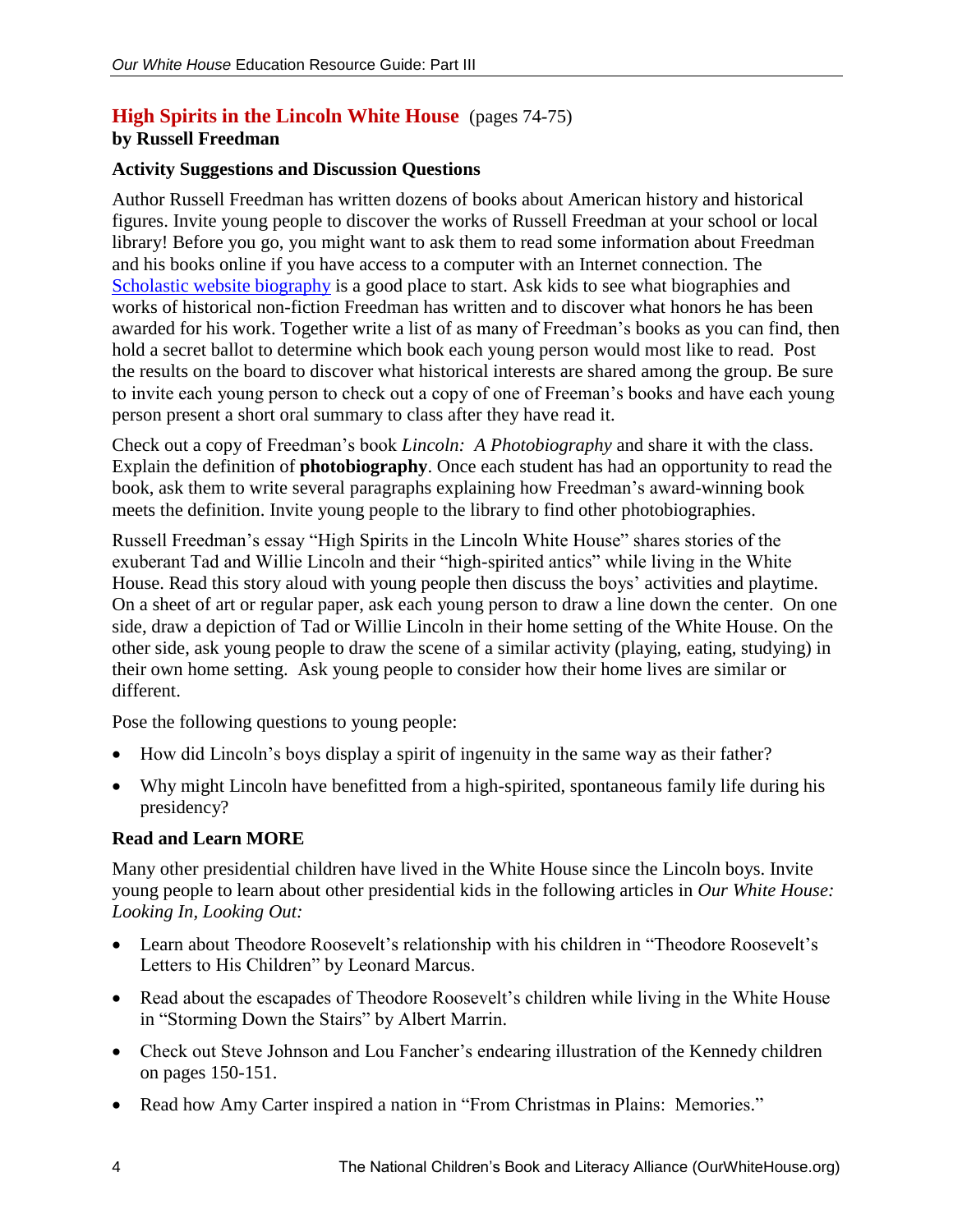#### **Memoir by Mary Henry: Eyewitness to the Civil War in the City of Washington** (pages 77-78) **by Mary Henry**

## **Activity Suggestions and Discussion Questions**

**Memoir** is a form of autobiographical writing in which the writer recollects significant events he or she has participated in or witnessed. Memoir typically addresses the words and actions of others, rather than focusing on the writer's own thoughts and life. When a writer chooses to write primarily about his or her own life, thoughts, and experiences, that work is **autobiography**. Read Mary Henry's memoir and discuss with young people whether they think it meets the definition of memoir or autobiography or both. Then ask young people to think about some event they have witnessed and to write their own memoir describing the event.

Discover how librarians evaluate works of non-fiction for children by visiting the National Council of Teachers of English (NCTE) website [\(http://www.ncte.org/awards/orbispictus\)](http://www.ncte.org/awards/orbispictus). The NCTE recognizes excellence in nonfiction for children each year when they award the Orbis Pictus award. Survey several lists of Orbis Pictus award winners by clicking the appropriate Orbis Pictus Link on the NCTE website [\(http://www.ncte.org/awards/orbispictus\)](http://www.ncte.org/awards/orbispictus), located in the top left corner. With these lists in hand, visit your school or local library to find some of these Orbis Pictus award-winning books. Invite young people to read at least one of these books and to make a list of others they would like to read.

Pose the following questions to young people:

- What personal qualities allowed Mary Henry to remain calm and write her memoir so eloquently while perched, by necessity, at the "Top of the Tower?"
- Why do you believe Mary Henry highlights the "cutting of telegraph wires" and the destruction of Gunpowder Creek bridge?
- Why does Mary Henry pay so much attention to the month, year, and date, as well as the time?

## **Read and Learn MORE**

Mary Henry's memoir is a primary source that relays information of her personal eyewitness account. Other primary sources are available on OurWhiteHouse.org, and both include activities and discussion questions for young people:

- "Dolley Madison's Letter to Her Sister About the Burning of the White House:" [http://ourwhitehouse.org/primary-sources-dolley-madisons-letter-to-her-sister-about-the](http://ourwhitehouse.org/primary-sources-dolley-madisons-letter-to-her-sister-about-the-burning-of-the-white-house/)[burning-of-the-white-house/](http://ourwhitehouse.org/primary-sources-dolley-madisons-letter-to-her-sister-about-the-burning-of-the-white-house/)
- "The Letters of John and Abigail Adams, the First White House Correspondence:" [http://ourwhitehouse.org/primary-sources-the-letters-of-john-and-abigail-adams-the-first](http://ourwhitehouse.org/primary-sources-the-letters-of-john-and-abigail-adams-the-first-white-house-correspondence/)[white-house-correspondence/](http://ourwhitehouse.org/primary-sources-the-letters-of-john-and-abigail-adams-the-first-white-house-correspondence/)